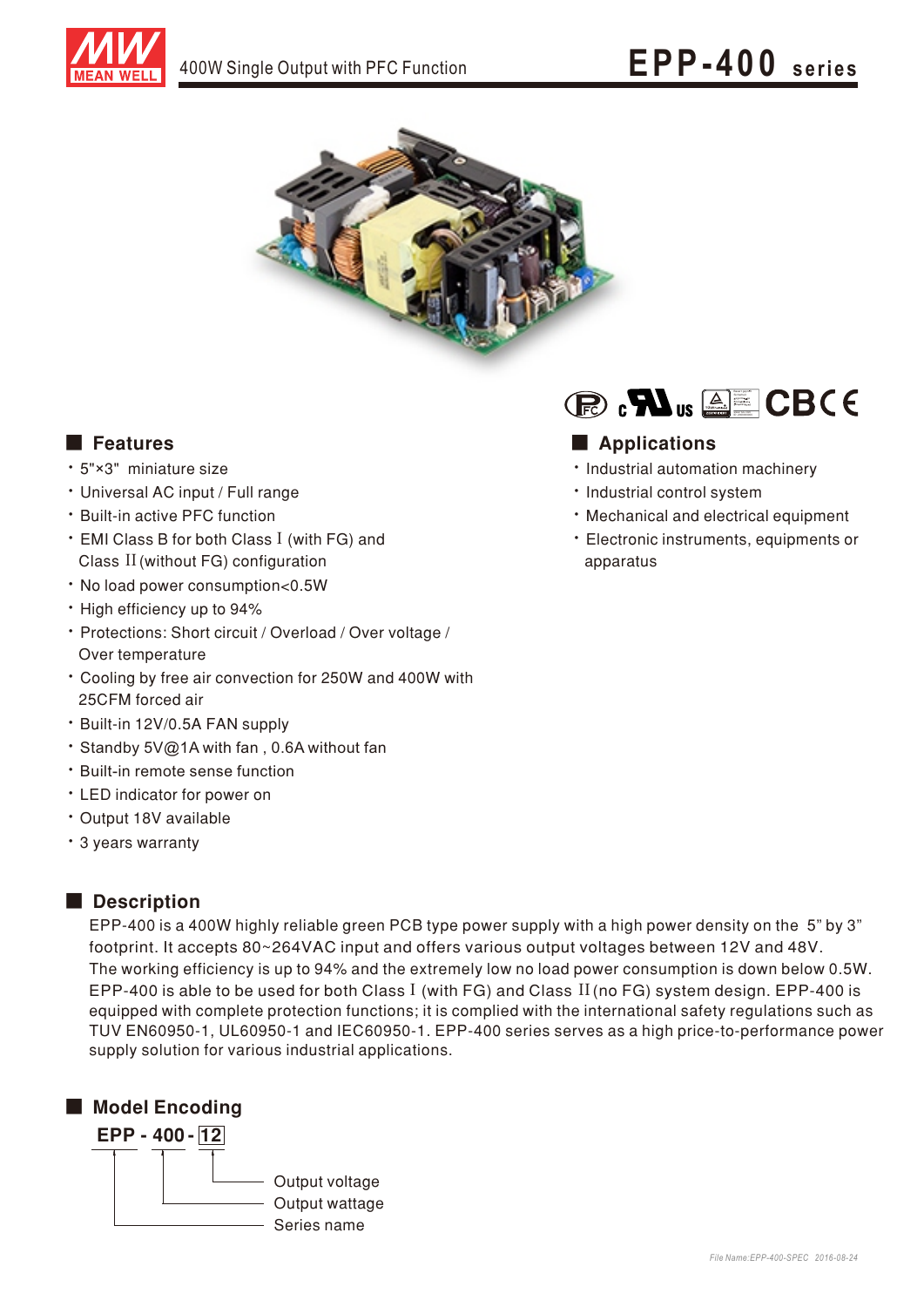

#### **SPECIFICATION**

| <b>MODEL</b>                                  |                                                                                                                                                                                                                                                                                                                                                                                                                                                                                                                                                                                                                                                                                                                                                                                                                                                                                                                                                                                                                                                                                                                                  | EPP-400-12                  | EPP-400-15                                                                                          | EPP-400-24                                              | EPP-400-27     | EPP-400-36                                                                             | EPP-400-48      |                |  |
|-----------------------------------------------|----------------------------------------------------------------------------------------------------------------------------------------------------------------------------------------------------------------------------------------------------------------------------------------------------------------------------------------------------------------------------------------------------------------------------------------------------------------------------------------------------------------------------------------------------------------------------------------------------------------------------------------------------------------------------------------------------------------------------------------------------------------------------------------------------------------------------------------------------------------------------------------------------------------------------------------------------------------------------------------------------------------------------------------------------------------------------------------------------------------------------------|-----------------------------|-----------------------------------------------------------------------------------------------------|---------------------------------------------------------|----------------|----------------------------------------------------------------------------------------|-----------------|----------------|--|
|                                               | <b>DC VOLTAGE</b>                                                                                                                                                                                                                                                                                                                                                                                                                                                                                                                                                                                                                                                                                                                                                                                                                                                                                                                                                                                                                                                                                                                |                             | 12V                                                                                                 | 15V                                                     | <b>24V</b>     | 27 <sub>V</sub>                                                                        | 36 <sub>V</sub> | 48V            |  |
|                                               |                                                                                                                                                                                                                                                                                                                                                                                                                                                                                                                                                                                                                                                                                                                                                                                                                                                                                                                                                                                                                                                                                                                                  | 25CFM                       | 33.3A                                                                                               | 26.7A                                                   | 16.7A          | 14.9A                                                                                  | 11.2A           | 8.4A           |  |
|                                               | <b>CURRENT</b>                                                                                                                                                                                                                                                                                                                                                                                                                                                                                                                                                                                                                                                                                                                                                                                                                                                                                                                                                                                                                                                                                                                   | Convection 20.8A            |                                                                                                     | 16.7A                                                   | 10.5A          | 9.3A                                                                                   | 7A              | 5.3A           |  |
|                                               | <b>RATED</b><br><b>POWER</b>                                                                                                                                                                                                                                                                                                                                                                                                                                                                                                                                                                                                                                                                                                                                                                                                                                                                                                                                                                                                                                                                                                     | 25CFM                       | 399.6W                                                                                              | 400.5W                                                  | 400.8W         | 402.3W                                                                                 | 403.2W          | 403.2W         |  |
|                                               |                                                                                                                                                                                                                                                                                                                                                                                                                                                                                                                                                                                                                                                                                                                                                                                                                                                                                                                                                                                                                                                                                                                                  | Convection 249.6W           |                                                                                                     | 250.5W                                                  | 252W           | 251.1W                                                                                 | 252W            | 254.4W         |  |
|                                               | RIPPLE & NOISE (max.) Note.2 120mVp-p                                                                                                                                                                                                                                                                                                                                                                                                                                                                                                                                                                                                                                                                                                                                                                                                                                                                                                                                                                                                                                                                                            |                             |                                                                                                     | $150mVp-p$                                              | 200mVp-p       | 200mVp-p                                                                               | 250mVp-p        | 250mVp-p       |  |
| <b>OUTPUT</b>                                 | VOLTAGE ADJ. RANGE(MAIN OUTPUT) 11.4~12.6V                                                                                                                                                                                                                                                                                                                                                                                                                                                                                                                                                                                                                                                                                                                                                                                                                                                                                                                                                                                                                                                                                       |                             |                                                                                                     | $14.3 - 15.8V$                                          | 22.8~25.2V     | $25.6 - 28.4V$                                                                         | $34.2 - 37.8V$  | $45.6 - 50.4V$ |  |
|                                               | <b>VOLTAGE TOLERANCE Note.3 <math>\pm</math> 3.0%</b>                                                                                                                                                                                                                                                                                                                                                                                                                                                                                                                                                                                                                                                                                                                                                                                                                                                                                                                                                                                                                                                                            |                             |                                                                                                     | ±3.0%                                                   | ±2.0%          | ±1.0%                                                                                  | ±1.0%           | ±1.0%          |  |
|                                               | <b>LINE REGULATION</b>                                                                                                                                                                                                                                                                                                                                                                                                                                                                                                                                                                                                                                                                                                                                                                                                                                                                                                                                                                                                                                                                                                           |                             | ±0.5%                                                                                               | ±0.5%                                                   | ±0.5%          | ±0.5%                                                                                  | ±0.5%           | ±0.5%          |  |
|                                               | <b>LOAD REGULATION</b>                                                                                                                                                                                                                                                                                                                                                                                                                                                                                                                                                                                                                                                                                                                                                                                                                                                                                                                                                                                                                                                                                                           |                             | ±1.0%                                                                                               | ±1.0%                                                   | ±1.0%          | ±1.0%                                                                                  | ±1.0%           | ±1.0%          |  |
|                                               | <b>SETUP, RISE TIME</b>                                                                                                                                                                                                                                                                                                                                                                                                                                                                                                                                                                                                                                                                                                                                                                                                                                                                                                                                                                                                                                                                                                          |                             | 1000ms, 30ms/230VAC<br>1500ms, 30ms/115VAC at full load                                             |                                                         |                |                                                                                        |                 |                |  |
|                                               | HOLD UP TIME (Typ.)                                                                                                                                                                                                                                                                                                                                                                                                                                                                                                                                                                                                                                                                                                                                                                                                                                                                                                                                                                                                                                                                                                              |                             | 16ms/230VAC<br>12ms/115VAC at full load                                                             |                                                         |                |                                                                                        |                 |                |  |
|                                               | <b>VOLTAGE RANGE</b> Note 4 80 ~ 264VAC                                                                                                                                                                                                                                                                                                                                                                                                                                                                                                                                                                                                                                                                                                                                                                                                                                                                                                                                                                                                                                                                                          |                             | $113 - 370VDC$                                                                                      |                                                         |                |                                                                                        |                 |                |  |
| <b>INPUT</b>                                  | <b>FREQUENCY RANGE</b>                                                                                                                                                                                                                                                                                                                                                                                                                                                                                                                                                                                                                                                                                                                                                                                                                                                                                                                                                                                                                                                                                                           |                             | $47 - 63$ Hz                                                                                        |                                                         |                |                                                                                        |                 |                |  |
|                                               | <b>POWER FACTOR</b>                                                                                                                                                                                                                                                                                                                                                                                                                                                                                                                                                                                                                                                                                                                                                                                                                                                                                                                                                                                                                                                                                                              |                             |                                                                                                     | PF>0.94/230VAC PF>0.98/115VAC at full load              |                |                                                                                        |                 |                |  |
|                                               | <b>EFFICIENCY (Typ.)</b>                                                                                                                                                                                                                                                                                                                                                                                                                                                                                                                                                                                                                                                                                                                                                                                                                                                                                                                                                                                                                                                                                                         |                             | 91.5%                                                                                               | 92%                                                     | 93%            | 93.5%                                                                                  | 93%             | 94%            |  |
|                                               | <b>AC CURRENT (Typ.)</b>                                                                                                                                                                                                                                                                                                                                                                                                                                                                                                                                                                                                                                                                                                                                                                                                                                                                                                                                                                                                                                                                                                         |                             | 4.2A/115VAC<br>2.1A/230VAC                                                                          |                                                         |                |                                                                                        |                 |                |  |
|                                               | <b>INRUSH CURRENT (Typ.)</b>                                                                                                                                                                                                                                                                                                                                                                                                                                                                                                                                                                                                                                                                                                                                                                                                                                                                                                                                                                                                                                                                                                     |                             | COLD START 40A/115VAC<br>80A/230VAC                                                                 |                                                         |                |                                                                                        |                 |                |  |
|                                               | <b>LEAKAGE CURRENT</b>                                                                                                                                                                                                                                                                                                                                                                                                                                                                                                                                                                                                                                                                                                                                                                                                                                                                                                                                                                                                                                                                                                           |                             | <0.75mA/240VAC                                                                                      |                                                         |                |                                                                                        |                 |                |  |
|                                               | <b>OVERLOAD</b>                                                                                                                                                                                                                                                                                                                                                                                                                                                                                                                                                                                                                                                                                                                                                                                                                                                                                                                                                                                                                                                                                                                  |                             | $105 \sim 135\%$ rated output power                                                                 |                                                         |                |                                                                                        |                 |                |  |
|                                               |                                                                                                                                                                                                                                                                                                                                                                                                                                                                                                                                                                                                                                                                                                                                                                                                                                                                                                                                                                                                                                                                                                                                  |                             |                                                                                                     |                                                         |                | Protection type : Hiccup mode, recovers automatically after fault condition is removed |                 |                |  |
| <b>PROTECTION</b>                             |                                                                                                                                                                                                                                                                                                                                                                                                                                                                                                                                                                                                                                                                                                                                                                                                                                                                                                                                                                                                                                                                                                                                  |                             | $13.2 \approx 15.6V$                                                                                | $16.5 \sim 19.5V$                                       | $26.4 - 31.2V$ | $29.7 \sim 35.1V$                                                                      | $39.6 - 46.8V$  | $52.8 - 62.4V$ |  |
|                                               | <b>OVER VOLTAGE</b>                                                                                                                                                                                                                                                                                                                                                                                                                                                                                                                                                                                                                                                                                                                                                                                                                                                                                                                                                                                                                                                                                                              |                             | Protection type : Shut down o/p voltage, re-power on to recover                                     |                                                         |                |                                                                                        |                 |                |  |
|                                               | <b>OVER TEMPERATURE</b>                                                                                                                                                                                                                                                                                                                                                                                                                                                                                                                                                                                                                                                                                                                                                                                                                                                                                                                                                                                                                                                                                                          |                             | Protection type : Shut down o/p voltage, recovers automatically after temperature goes down         |                                                         |                |                                                                                        |                 |                |  |
|                                               | 5VSB: 5V@0.6A without fan, 1A with fan 25CFM; tolerance $\pm 2\%$ , ripple: 120mVp-p(max.)<br><b>5V STANDBY</b>                                                                                                                                                                                                                                                                                                                                                                                                                                                                                                                                                                                                                                                                                                                                                                                                                                                                                                                                                                                                                  |                             |                                                                                                     |                                                         |                |                                                                                        |                 |                |  |
|                                               | 12V@0.5A for driving a fan; tolerance $\pm$ 10%<br><b>FAN SUPPLY</b>                                                                                                                                                                                                                                                                                                                                                                                                                                                                                                                                                                                                                                                                                                                                                                                                                                                                                                                                                                                                                                                             |                             |                                                                                                     |                                                         |                |                                                                                        |                 |                |  |
|                                               | <b>FUNCTION PS-ON INPUT SIGNAL</b>                                                                                                                                                                                                                                                                                                                                                                                                                                                                                                                                                                                                                                                                                                                                                                                                                                                                                                                                                                                                                                                                                               |                             | Power on: PS-ON = "Hi" or " > $2 \sim 5V$ "; Power off: PS-ON = "Low" or " < $0 \sim 0.5V$ "        |                                                         |                |                                                                                        |                 |                |  |
|                                               | <b>POWER GOOD / POWER FAIL</b>                                                                                                                                                                                                                                                                                                                                                                                                                                                                                                                                                                                                                                                                                                                                                                                                                                                                                                                                                                                                                                                                                                   |                             | 500ms>PG>10ms; The TTL signal goes high with 10ms to 500ms delay after power set up; The TTL signal |                                                         |                |                                                                                        |                 |                |  |
|                                               |                                                                                                                                                                                                                                                                                                                                                                                                                                                                                                                                                                                                                                                                                                                                                                                                                                                                                                                                                                                                                                                                                                                                  |                             | goes low at least 1ms before Vo below 90% of rated value                                            |                                                         |                |                                                                                        |                 |                |  |
|                                               | WORKING TEMP.                                                                                                                                                                                                                                                                                                                                                                                                                                                                                                                                                                                                                                                                                                                                                                                                                                                                                                                                                                                                                                                                                                                    |                             | -30 ~ +70 $^{\circ}$ C (Refer to "Derating Curve")<br>20~90% RH non-condensing                      |                                                         |                |                                                                                        |                 |                |  |
|                                               | <b>WORKING HUMIDITY</b><br><b>ENVIRONMENT STORAGE TEMP., HUMIDITY</b>                                                                                                                                                                                                                                                                                                                                                                                                                                                                                                                                                                                                                                                                                                                                                                                                                                                                                                                                                                                                                                                            |                             | $-40 \sim +85^{\circ}$ C, 10 ~ 95% RH                                                               |                                                         |                |                                                                                        |                 |                |  |
|                                               |                                                                                                                                                                                                                                                                                                                                                                                                                                                                                                                                                                                                                                                                                                                                                                                                                                                                                                                                                                                                                                                                                                                                  |                             | $\pm$ 0.03%/°C (0~50°C)                                                                             |                                                         |                |                                                                                        |                 |                |  |
|                                               | <b>TEMP. COEFFICIENT</b><br>VIBRATION                                                                                                                                                                                                                                                                                                                                                                                                                                                                                                                                                                                                                                                                                                                                                                                                                                                                                                                                                                                                                                                                                            |                             | $10 \sim 500$ Hz, 2G 10min./1cycle, 60min. each along X, Y, Z axes                                  |                                                         |                |                                                                                        |                 |                |  |
|                                               | <b>SAFETY STANDARDS</b>                                                                                                                                                                                                                                                                                                                                                                                                                                                                                                                                                                                                                                                                                                                                                                                                                                                                                                                                                                                                                                                                                                          |                             | UL60950-1, TUV EN60950-1, IEC60950-1 approved                                                       |                                                         |                |                                                                                        |                 |                |  |
| <b>SAFETY &amp;</b><br><b>EMC</b><br>(Note 5) | WITHSTAND VOLTAGE                                                                                                                                                                                                                                                                                                                                                                                                                                                                                                                                                                                                                                                                                                                                                                                                                                                                                                                                                                                                                                                                                                                |                             | I/P-O/P:3KVAC I/P-FG:2KVAC O/P-FG:0.5KVAC                                                           |                                                         |                |                                                                                        |                 |                |  |
|                                               |                                                                                                                                                                                                                                                                                                                                                                                                                                                                                                                                                                                                                                                                                                                                                                                                                                                                                                                                                                                                                                                                                                                                  | <b>ISOLATION RESISTANCE</b> | I/P-O/P, I/P-FG:100M Ohms / 500VDC / 25°C/70% RH                                                    |                                                         |                |                                                                                        |                 |                |  |
|                                               | <b>EMC EMISSION</b>                                                                                                                                                                                                                                                                                                                                                                                                                                                                                                                                                                                                                                                                                                                                                                                                                                                                                                                                                                                                                                                                                                              |                             |                                                                                                     | Compliance to EN55022 (CISPR22) Class B, EN61000-3-2,-3 |                |                                                                                        |                 |                |  |
|                                               | <b>EMC IMMUNITY</b>                                                                                                                                                                                                                                                                                                                                                                                                                                                                                                                                                                                                                                                                                                                                                                                                                                                                                                                                                                                                                                                                                                              |                             | Compliance to EN61000-4-2,3,4,5,6,8,11, EN55024, EN61000-6-2, heavy industry level, criteria A      |                                                         |                |                                                                                        |                 |                |  |
| <b>OTHERS</b>                                 | <b>MTBF</b>                                                                                                                                                                                                                                                                                                                                                                                                                                                                                                                                                                                                                                                                                                                                                                                                                                                                                                                                                                                                                                                                                                                      |                             | 194.1Khrs min.                                                                                      | MIL-HDBK-217F $(25^{\circ}C)$                           |                |                                                                                        |                 |                |  |
|                                               | <b>DIMENSION</b>                                                                                                                                                                                                                                                                                                                                                                                                                                                                                                                                                                                                                                                                                                                                                                                                                                                                                                                                                                                                                                                                                                                 |                             | 127*76.2*35mm (L*W*H)                                                                               |                                                         |                |                                                                                        |                 |                |  |
|                                               | <b>PACKING</b>                                                                                                                                                                                                                                                                                                                                                                                                                                                                                                                                                                                                                                                                                                                                                                                                                                                                                                                                                                                                                                                                                                                   |                             | 0.39Kg; 36pcs/15Kg/1.03CUFT                                                                         |                                                         |                |                                                                                        |                 |                |  |
| <b>NOTE</b>                                   | 1. All parameters NOT specially mentioned are measured at 230VAC input, rated load and 25 of ambient temperature.<br>2. Ripple & noise are measured at 20MHz of bandwidth by using a 12" twisted pair-wire terminated with a 0.1uf & 47uf parallel capacitor.<br>3. Tolerance: includes set up tolerance, line regulation and load regulation.<br>4. Derating may be needed under low input voltages. Please check the derating curve for more details.<br>5. Touch current was measured from primary input to DC output.<br>6. The power supply is considered a component which will be installed into a final equipment. All the Class I (with FG) EMC test are been<br>executed by mounting the unit on a 360mm*360mm metal plate with 1mm of thickness. The Class II (without FG) EMC test is been<br>executed by mounting the unit on a 130mm*86.6mm metal plate with 1mm of thickness. final equipment must be re-confirmed that it still<br>meets EMC directives. For guidance on how to perform these EMC tests, please refer to "EMI testing of component power supplies."<br>(as available on http://www.meanwell.com) |                             |                                                                                                     |                                                         |                |                                                                                        |                 |                |  |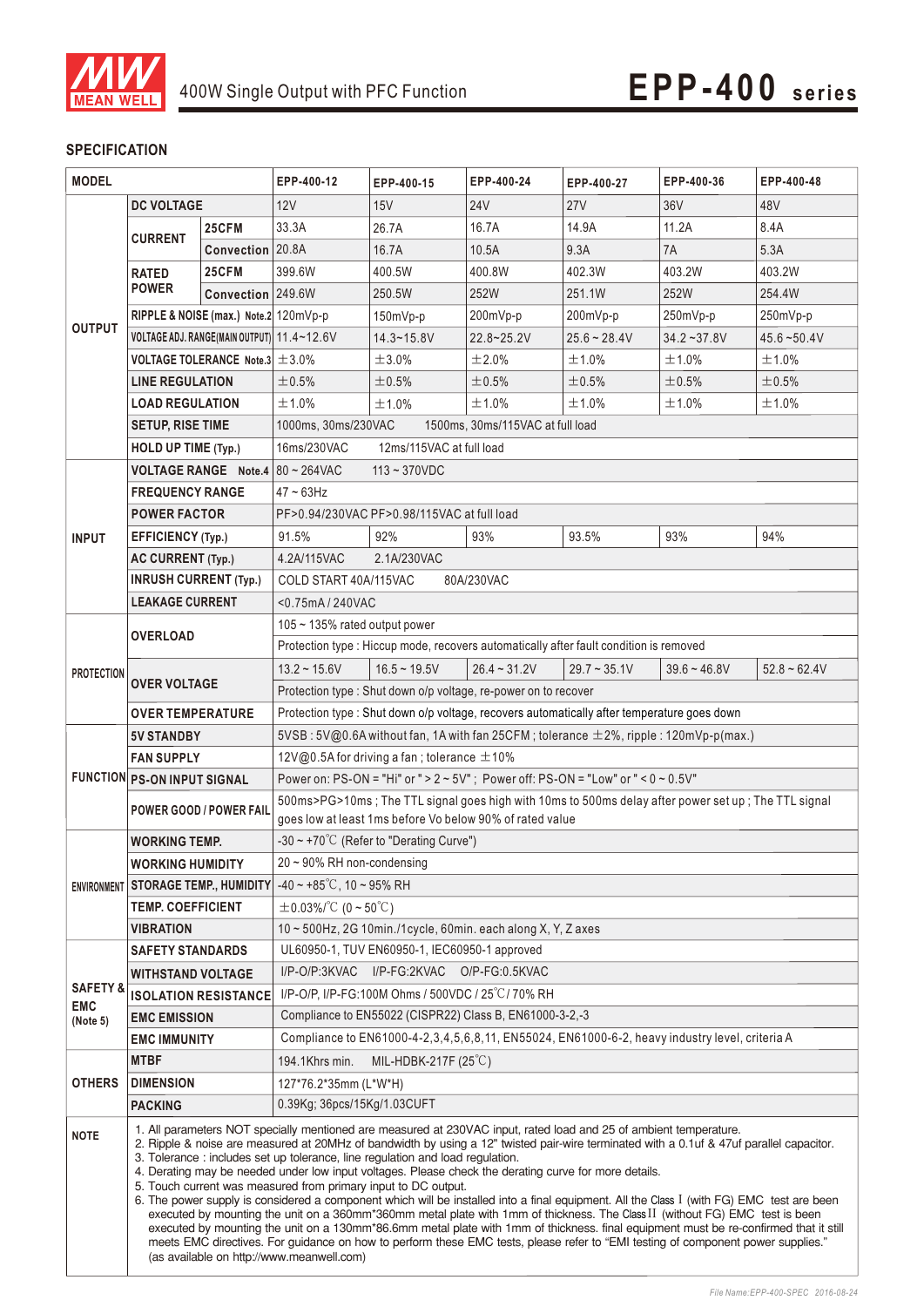

# 400W Single Output with PFC Function **EPP-400** series